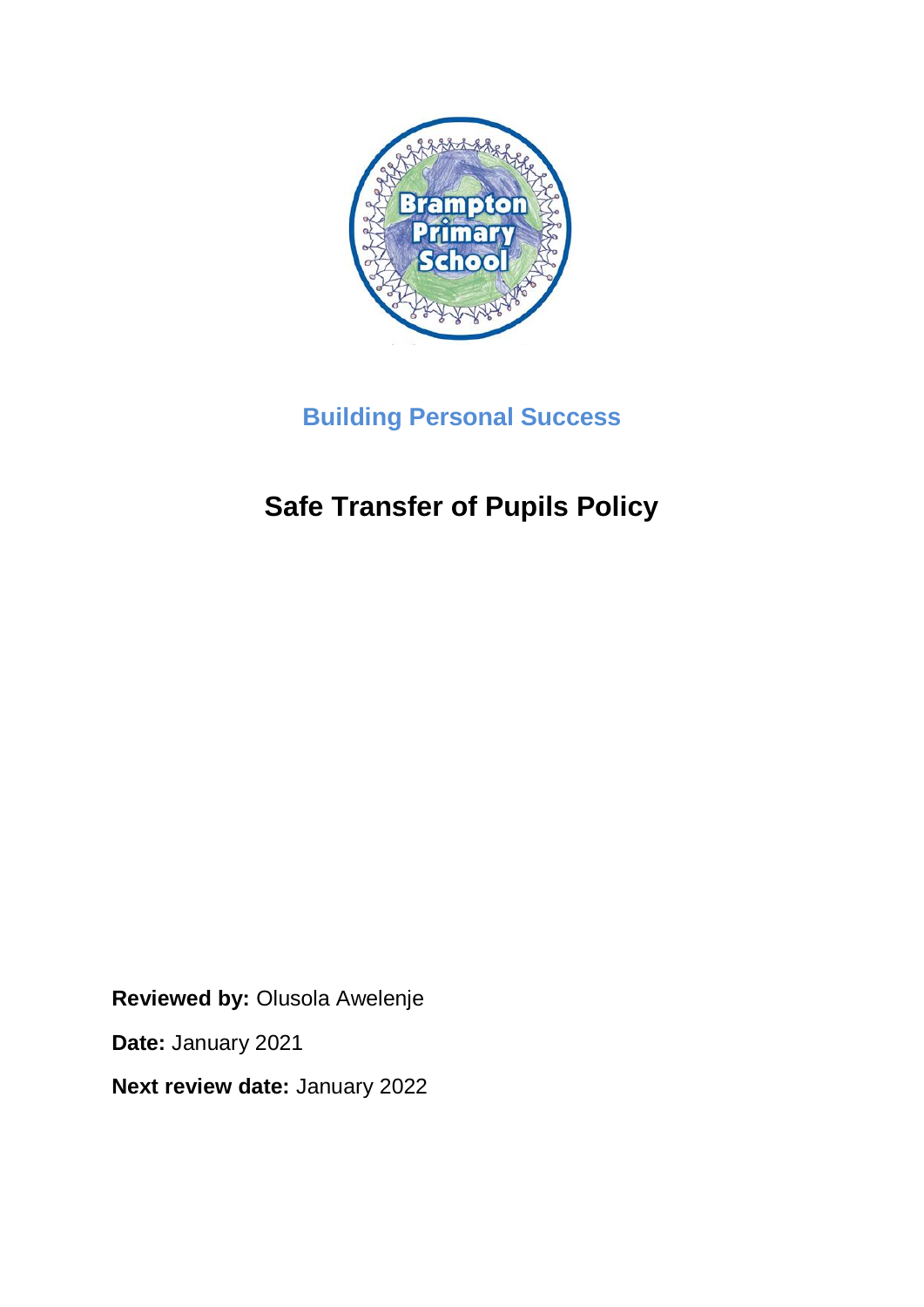### **Content**

A range of physical and complex disabilities affect the pupils who are in Resource Provision in Brampton Primary School. Most of the pupils have impaired mobility and use either wheelchairs or supportive walking aids for mobility. Other equipment static chairs, walking or standing frames.

To meet individual personal care needs, pupils may need to be transferred to a changing bed. For physiotherapy sessions, sensory learning opportunities pupils may need to be transferred to a floor position.

All students who are unable to weight bear must be transferred using a hoist and sling. Three members of resource provision staff are risk assessors.

## **No Lifting Policy**

Brampton Primary School abides by a safe handling and transfer policy.

- A hoist and sling must be used in all transfer situations for every student weighing above 16kg
- Two people who have been trained in manual handling skills must carry out all transfers
- Two trained staff work together to ensure safe working practice (child protection)
- Any transfers must adhere to the manual handling operations and regulations 1992 (MHOR 2002)

#### **Manual handling and Operations Regulations 1992 (MHOR 2002)**

The manual handling operations regulations imposes a duty on every employer: 'to ensure as far as is reasonable and practicable, the health, safety and welfare of all employees'

The regulations state that the employer has three main duties:

- 1) To avoid risk;
- 2) To assess risk;
- 3) To reduce risk;

The employer needs to:

- Provide the necessary equipment for the safe transfer of pupils.
- Ensure that employees are trained to use the equipment safely.
- Ensure that the equipment is safely maintained and regularly checked and serviced.

The regulations state that the employees are responsible for:

- Participating in the training
- Ensuring that they use the equipment provided for transferring pupils
- Ensuring safe use of equipment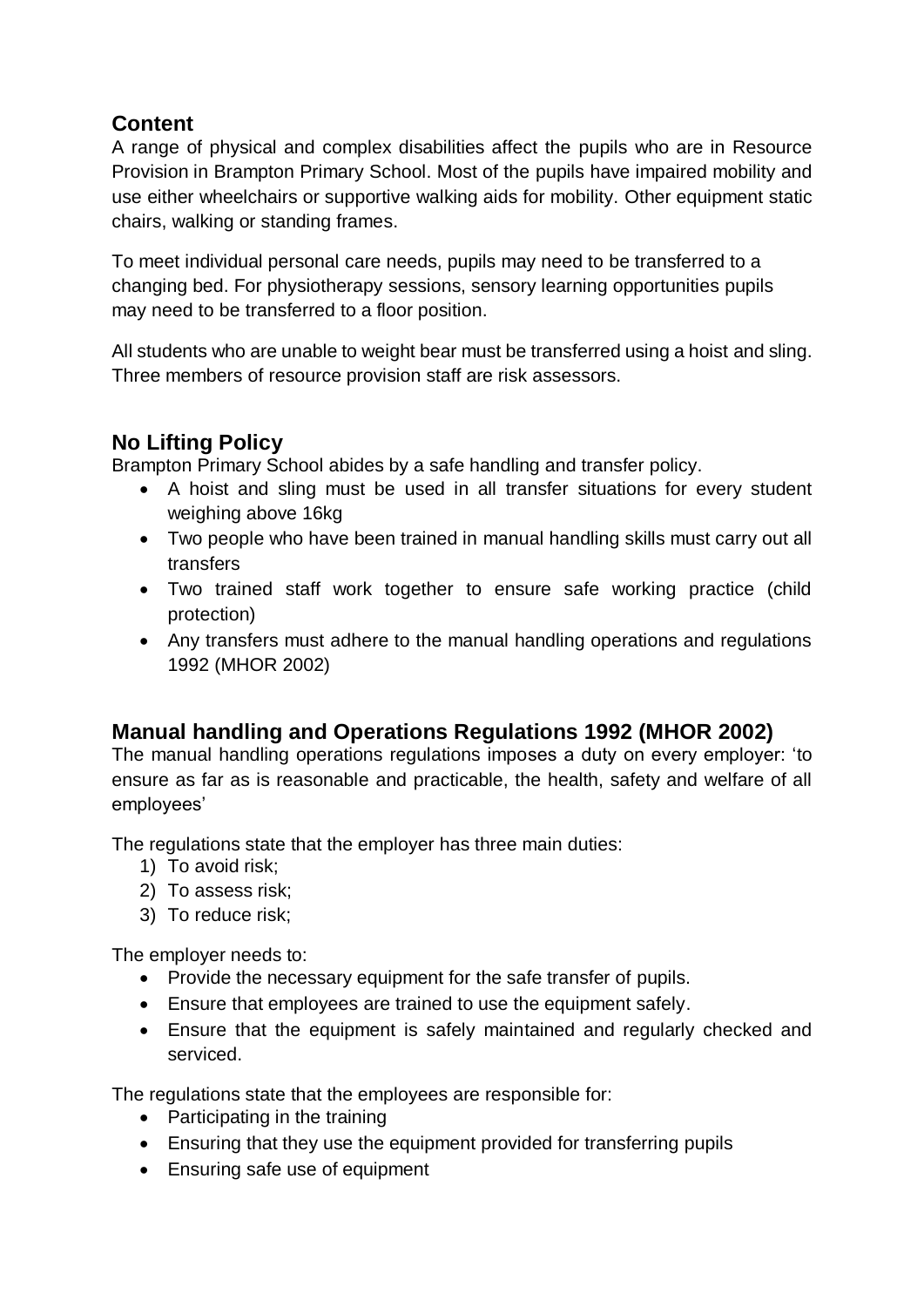- Reporting any defects in equipment;
- Report any unsafe practice.

#### **Aim**

Transfer of all pupils must be carried out using the equipment provided. The aim is to ensure that each pupil has access to the correct equipment for each transfer situation and that no pupil or member of staff is put at risk as a result of unsafe practices.

#### **Training**

- Training for all teachers and teaching assistant is compulsory.
- New teacher and teaching assistant are trained as part of their induction programme within their first term.
- Training relate to the complex needs of the students. Training is designed to equip staff with skills to carry out their jobs with competency when using equipment.
- Training includes practical back care in the school workplace.

#### **Risk assessments**

#### **Generic assessment**

Assessments are carried out in all situations where students need to be transferred from one position/piece of equipment to another, for wheel chair to changing bed.

#### **Specific assessment**

A risk assessment is carried out for individual pupils who need to be transferred using a hoist and sling. This assesses the pupil's need and outlines how the pupil should be transferred in each situation. The risk assessments are reviewed annually or sooner if changes occur, for example, after a surgery. Advice as appropriate is sought from the physiotherapy and occupational therapy team.

Risk assessments are shared with staff members who work with the pupils. The risk Assessor /hoist trainer keeps all risk assessment on file.

#### **Equipment**

#### **Hoist**

Resource provision classrooms and specific rooms in the school are served by ceiling track hoists. Mobile hoists are as back up and in emergency situations.